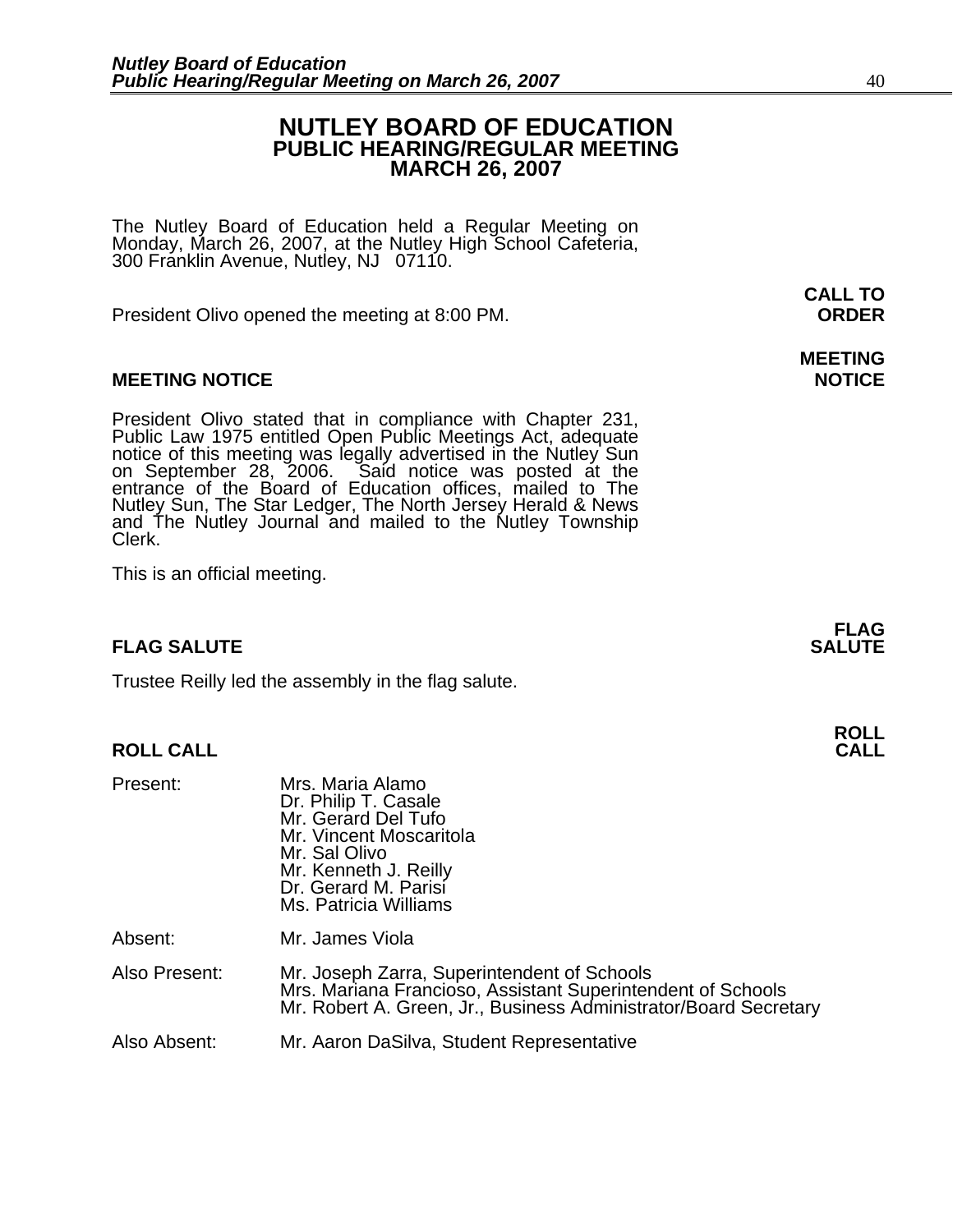### *PUBLIC HEARING ON BUDGET*

The Administration provided a power-point presentation to the public on the 2007-2008 budgeṫ. A copy of the presentation is<br>appended to these minutes.

#### **HEARING OF CITIZENS (Budget Only) CITIZENS**

Resident Rory Moore commented on district comparisons, technology issues, Board Member conflicts for voting on the budget and cost savings in health care costs.

Resident Terry Quirk representative for the Nutley Parent Advocacy Network (NPAN) stated that NPAN supports the budget. She also inquired on the personnel for the Gifted and Talented Program.

Resident Rory Moore inquired on the software utilization of the separate proposal.

#### **APPROVAL OF 2007-2008 BUDGET 2007-2008**

Trustee Casale moved, and Trustee Moscaritola seconded, the following resolution. Upon being put to a roll call vote the resolution was approved.

WHEREAS, the Board of Education of the Township of Nutley adopted a tentative budget for the 2007-2008 school year on March 12, 2007, and

WHEREAS, said tentative budget was properly advertised on March 22, 2007, and

WHEREAS, the Public Hearing on the budget was conducted on March 26, 2007,

NOW, THEREFORE, BE IT RESOLVED that the Board of Education hereby adopts the official budget for the 2007-2008 school year in the following amounts:

| <b>General Fund</b><br>Special Revenue Fund<br>Debt Service Fund | \$50,165,493<br>1,265,585<br>1,294,304 |
|------------------------------------------------------------------|----------------------------------------|
| <b>Total Budget</b>                                              | \$52,725,382                           |

Of which the following amount shall be raised by local tax levy:

| <b>General Fund Tax Levy</b> | \$42,055,862 |
|------------------------------|--------------|
| Debt Service Tax Levy        | 1,283,284    |
| <b>Total Tax Levy</b>        | \$43,339,146 |

and,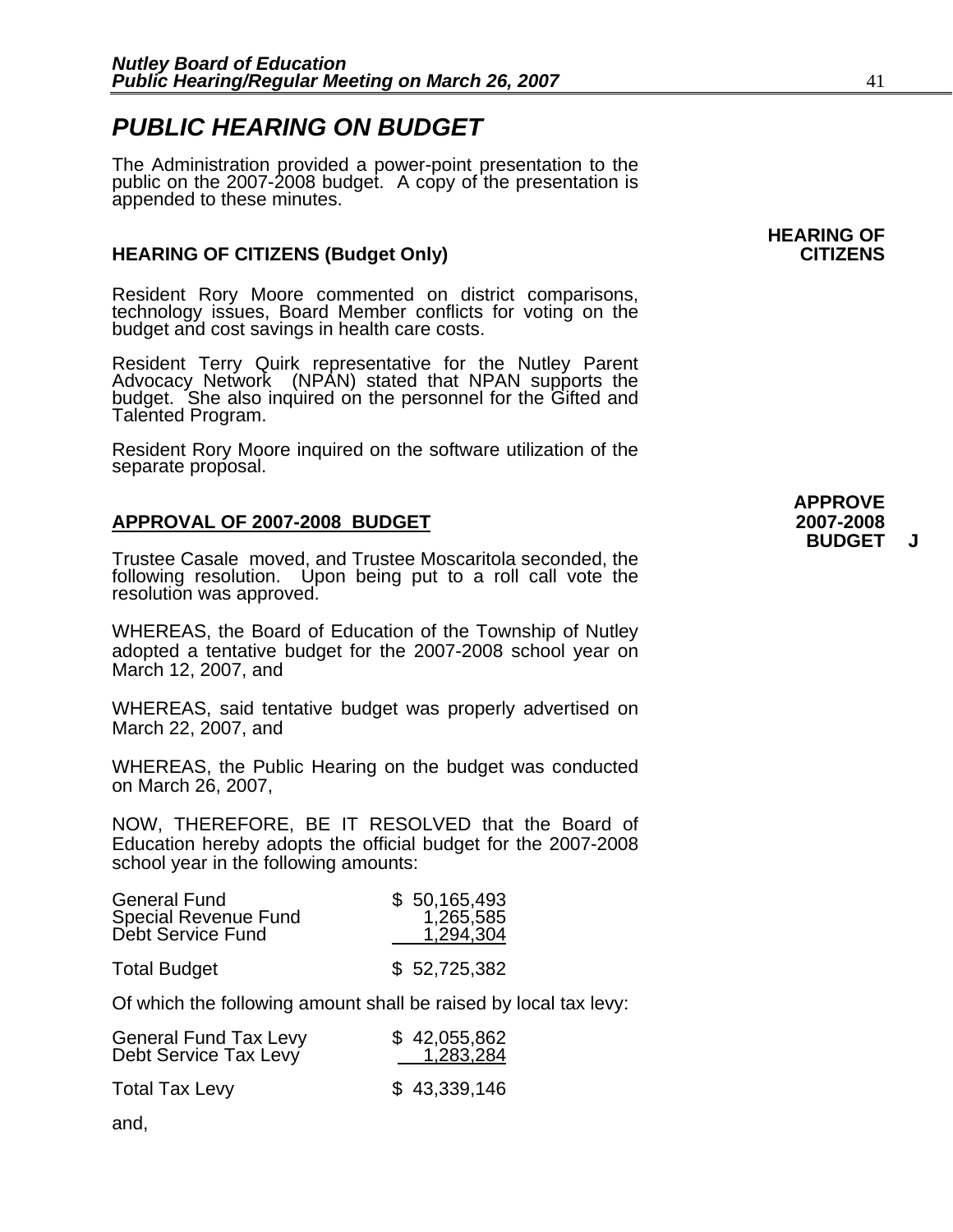BE IT FURTHER RESOLVED that the Secretary be authorized to submit this budget to the County Superintendent for approval, and

BE IT FURTHER RESOLVED that the Board requests approval for an increase in health care costs adjustment to the base tax levy for the FY 2007-08 school year to provide additional tax levy of \$373,394, and

BE IT FURTHER RESOLVED that the Secretary be authorized to place on the ballot at the Annual School Election to be held on April 17, 2007 the proposal to approve the General Fund tax levy portion of the 2007-2008 school budget. The complete budget for 2007-2008 is attached as APPENDIX J. **APPROVE SEPARATE** 

### **QUESTION PROPOSAL**

#### 2. **APPROVAL OF SEPARATE QUESTION PROPOSAL TO VOTERS**

Trustee Casale moved, and Trustee Moscaritola seconded, the following resolution. Upon being put to a roll call vote the resolution was approved.

BE IT RESOLVED by the Board of Education of the Township of Nutley to approve a separate question to be presented to the voters as follows:

RESOLVED, that there should be raised an additional \$553,700 for General Funds in the same school year, 2007-<br>2008. These taxes will be used exclusively for technology<br>upgrades in all seven-district schools. The additional levy will upgrades in all seven-district schools. The additional levy will<br>provide funds for 124 computers at the high school including<br>desk jet printers for classrooms and labs, 52 computers at the middle school including desk jet printers for classrooms and ląbs, 39 computers at each elementary school to be used in the  $4<sup>th</sup>$ ,  $5<sup>th</sup>$  and  $6<sup>th</sup>$  grade classrooms. Also included are network upgrades including switches, tape backup systems, all necessary hand tools, network testers, cable, network jacks, plugs and software. The taxes, if raised, will be used exclusively for these purposes and will result in an adjustment for the 2007-2008 budget year only. These proposed additional expenditures are in addition to those necessary to achieve the Core Curriculum Content Standards.

### **APPROVAL OF MINUTES APPROVE**

Trustee Alamo moved, Trustee Williams seconded, and the Board unanimously approved by roll call vote the following motion:

BE IT RESOLVED that the Board of Education approves the following minutes: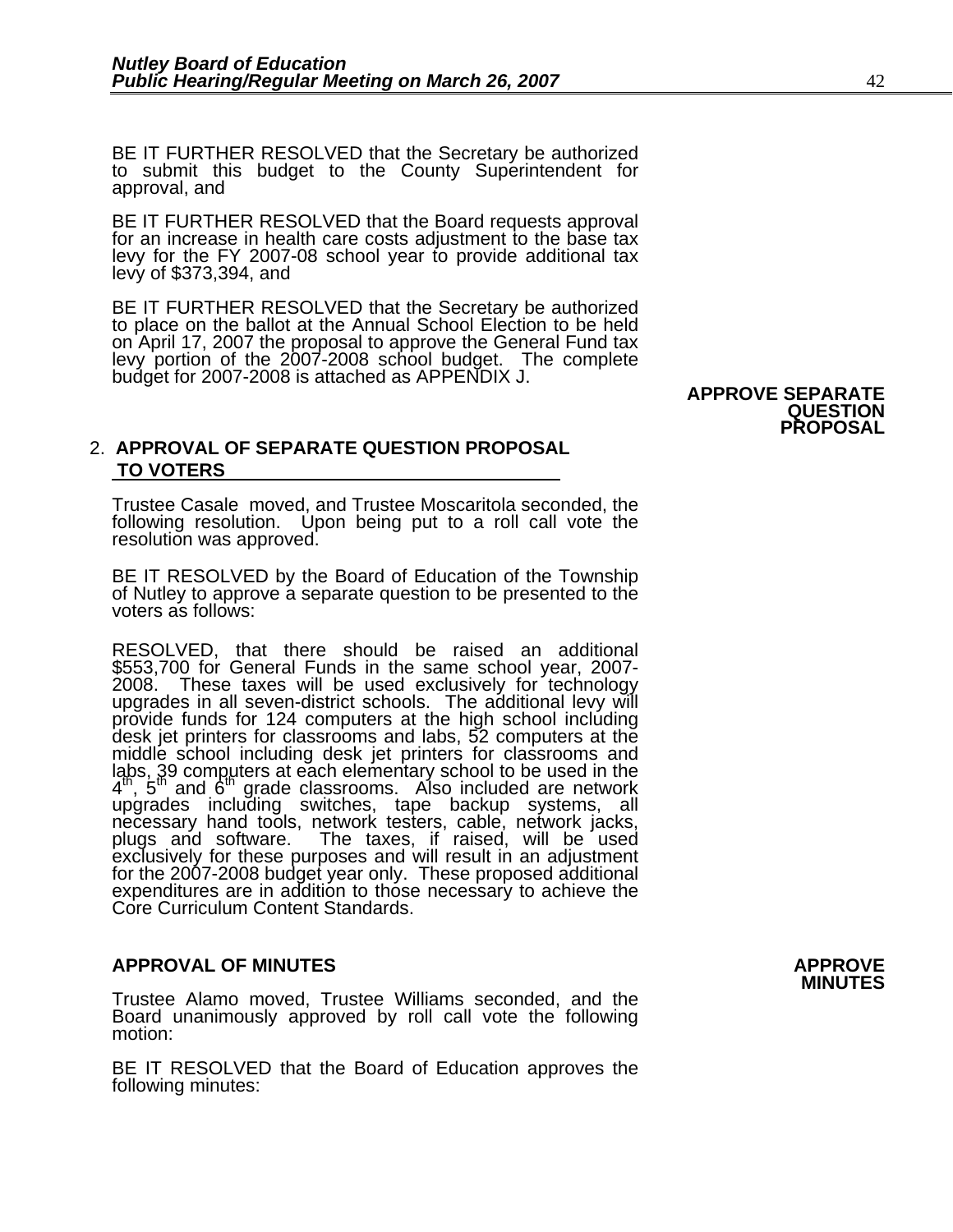| March 12, 2007           | - Conference/Special Meeting |
|--------------------------|------------------------------|
| March 12, 2007           | - Closed Executive Session   |
| <b>February 26, 2007</b> | - Regular Board Meeting      |
| <b>February 26, 2007</b> | - Closed Executive Session   |

A thank-you note from Lynn Moiser for the Board's expression of sympathy on the passing of her mother.

A letter from Peggy Windheim representative for the John Walker Foundation regarding the name change of Franklin Middle School.

#### **SUPERINTENDENT'S REPORT SUPT'S REPORT A**

Superintendent Zarra presented the Superintendent's Report dated March 26, 2007, Schedule A, which is appended to the minutes of this meeting, and briefly summarized its contents. **BOARD** 

#### **BOARD SECRETARY'S REPORT**

Board Secretary Green thanked all who helped in the preparation of the Budget especially Mike DeVita, Madeline Cucuzza, Josephine Mleziva, Ian Viemeister, the Principals and the Finance Committee.

#### **COMMITTEE REPORTS REPORTS**

Trustee Parisi - Personnel Committee

Trustee Parisi requested that the Business Administrator compile information directly from a State Health Benefits Representative.

| <b>Trustee Del Tufo</b>                  | - Facilities Committee   |
|------------------------------------------|--------------------------|
| <b>Trustee Del Tufo</b><br>(On behalf of | - Negotiations Committee |

Trustee Viola)

- Trustee Alamo Academic Committee
- Trustee Casale Finance Committee

Time was allowed for comments and questions from the Board after each committee report.

#### **CORRESPONDENCE CORRESPONDENCE**

**SECRETARY'S** 

### **COMMITTEE**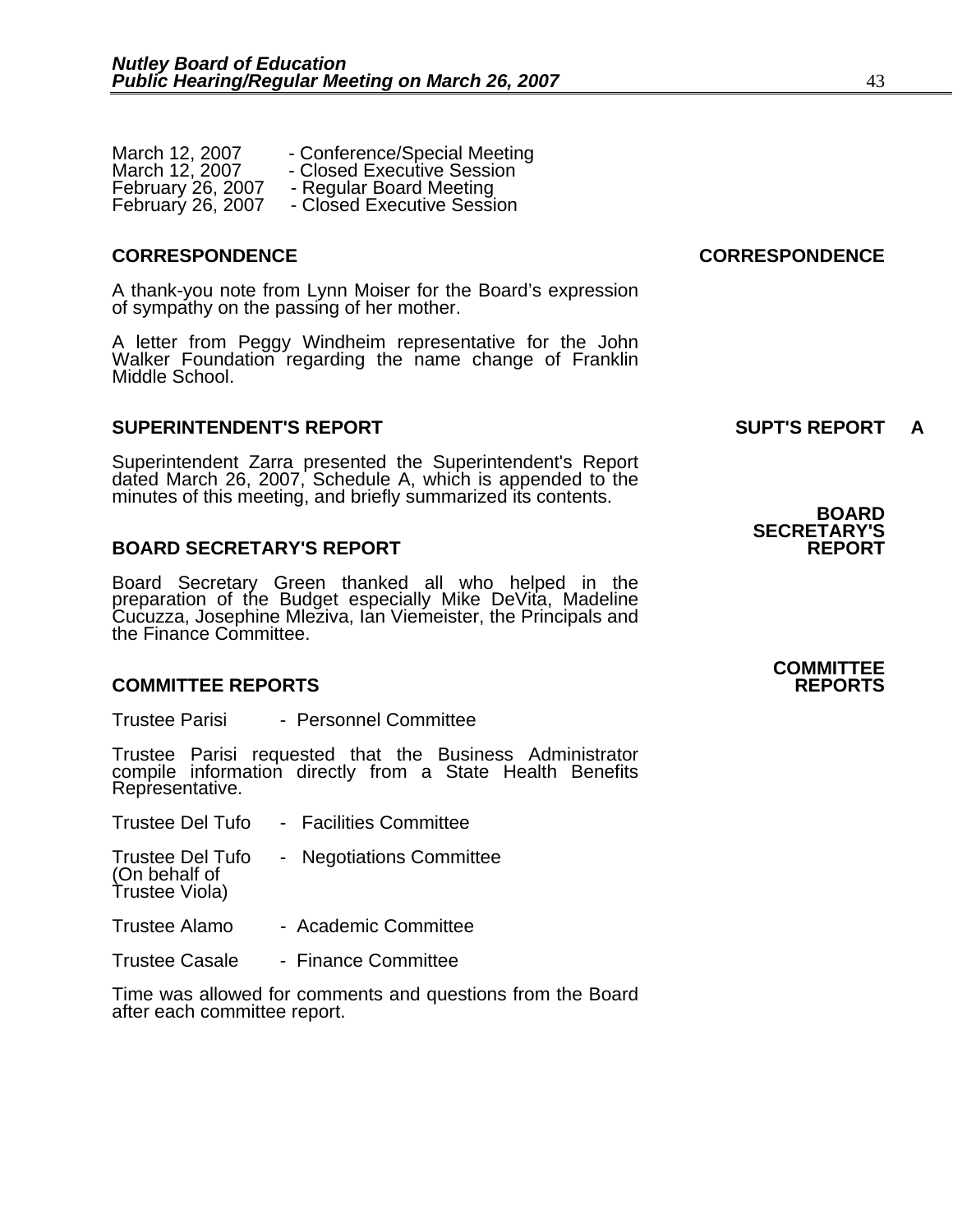### **HEARING OF CITIZENS (Resolutions Only) HEARING OF CITIZENS**

Time was allowed for comments and questions from the public on resolution items only.

### **SUPERINTENDENT'S RESOLUTIONS EXAMPLE ASSESSED ASSESSED ASSESSED ASSESSED ASSESSED ASSESSED ASSESSED ASSESSED ASSESSED ASSESSED ASSESSED ASSESSED ASSESSED ASSESSED ASSESSED ASSESSED ASSESSED ASSESSED ASSESSED ASSESSED AS**

Trustee Parisi moved, and Trustee Casale seconded, a motion that the Board approve the Superintendent's Resolutions numbers 1 through 7 as listed below.

The Superintendent's Resolutions 1 through 7 were unanimously approved by roll call vote.

#### 1. **RETIREMENTS**

BE IT RESOLVED that the Board of Education approves the acceptance of the retirement of the following personnel:

| Dianne DeRosa | -Language Arts Coordinator |
|---------------|----------------------------|
|               | Effective July 1, 2007     |

Diane Giangeruso -Central Office Secretary Effective September 1, 2007

#### 2. **APPOINTMENT – Professional Staff**

BE IT RESOLVED that the Board of Education approves the appointment of Mrs. Adelia Pacella as teacher for the 2006-07 school year, effective March 27, 2007, at the annual salary of \$22,500, M.A. Step 6 (p/t .5) in accordance with the 2006-07 Teachers' Salary Guide.

#### **3. APPOINTMENT – Teacher Substitutes**

BE IT RESOLVED that the Board of Education approves the appointments of the teacher substitutes listed on the attached Schedule B for the 2006-07 school year.

#### **4. APPOINTMENTS – Substitutes**

BE IT RESOLVED that the Board of Education approves the following substitutes for the 2006-07 school year:

School Aide: Anna Marzullo Gail Schmanko Luanne Vigna

Bus Aide/Cafeteria

Gail Schmanko

## **RESOLUTIONS**

#### **RETIREMENTS**

### **APPOINT<br>PROF STAFF**

### **APPOINT B**<br>TEACHER SUBS

### **APPOINT**

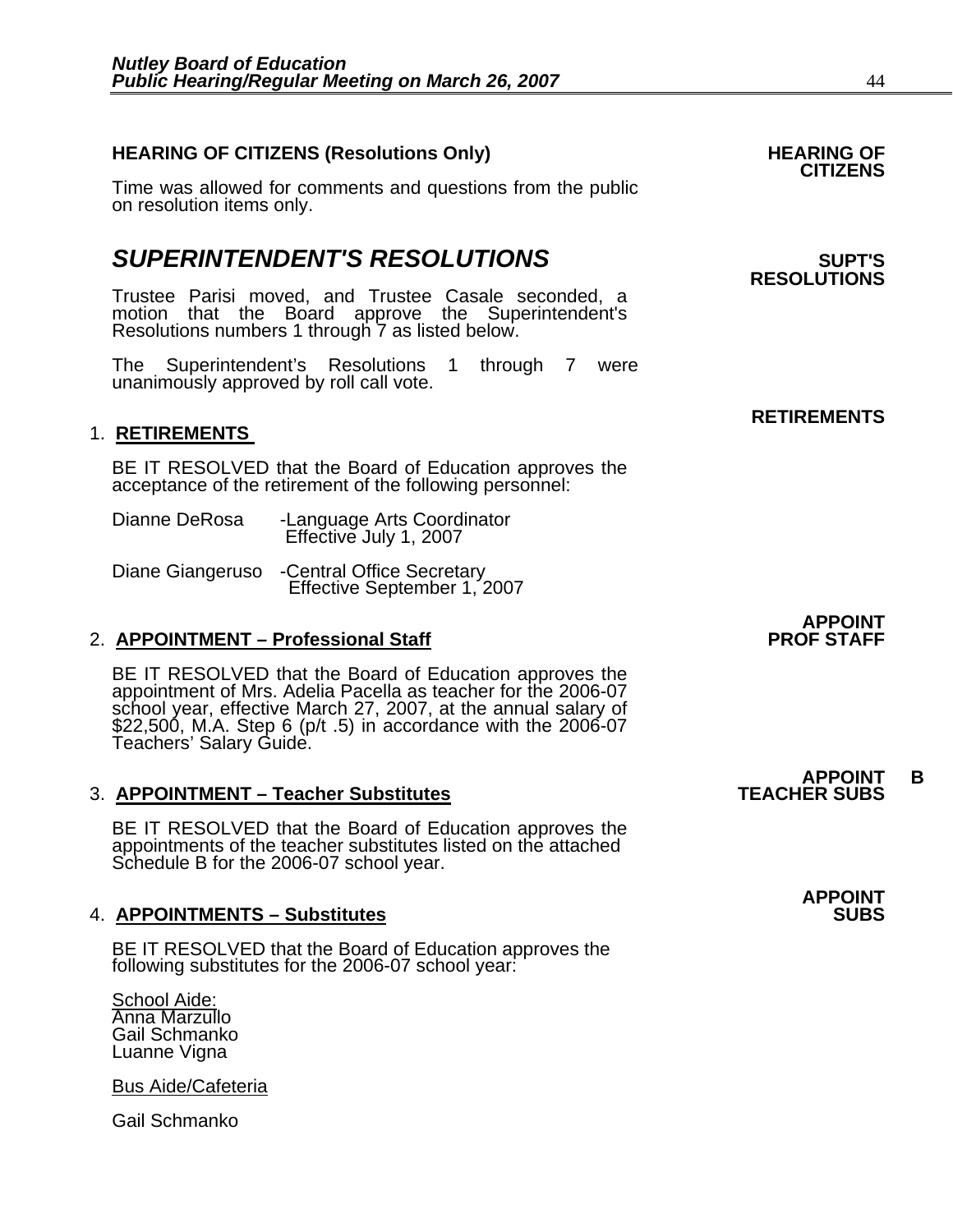#### **5. EXTRA COMPENSATION**

BE IT RESOLVED that the Board of Education approves the following personnel be paid extra compensation in the amounts indicated for services rendered:

#### **PAYMENT FOR HEALTH DYNAMICS CLASSES – Month of February, 2007**

Rose Cioffi **\$250.00** 

#### **PAYMENT FOR ZERO PERIOD BASIC SKILLS MATH CLASSES – Month of February, 2007**

| Leann Martin   | \$504.00 |
|----------------|----------|
| David Sorensen | 504.00   |

#### **PAYMENT FOR SPRING SAT REVIEW CLASSES – February 5, 7,12, 26, 28 March 5 and 7, 2007**

| Jenifer Hecht   | \$727.44 |
|-----------------|----------|
| Leann Martin    | 727.44   |
| Cheryl Rossillo | 727.44   |

#### **PAYMENT FOR MATHCOUNTS COMPETITION – NJIT – Saturday, February 10, 2007**

Nancy Foglio \$233.82

#### **PAYMENT FOR FAMILY SCIENCE PROGRAM – During weeks of February 5 – March 12, 2007**

| Karen Beckmeyer          | \$540.48 |
|--------------------------|----------|
| Danielle Ferraro         | 540.48   |
| Jill Freedman            | 540.48   |
| <b>Carol Gurney</b>      | 540.48   |
| <b>Beverly Masullo</b>   | 540.48   |
| Michele Shahinian        | 540.48   |
| Joanne Tibaldo           | 540.48   |
| Lisa Venezia             | 540.48   |
| <b>Holly Moscaritola</b> | 540.48   |
| Stephanie Zaros          | 540.48   |

#### **PAYMENT FOR NJ ASK/GEPA PREPARATION CLASSES – During weeks of January 23 – March 8, 2007**

| \$415.68 |
|----------|
| 381.04   |
| 415.68   |
| 415.68   |
| 415.68   |
|          |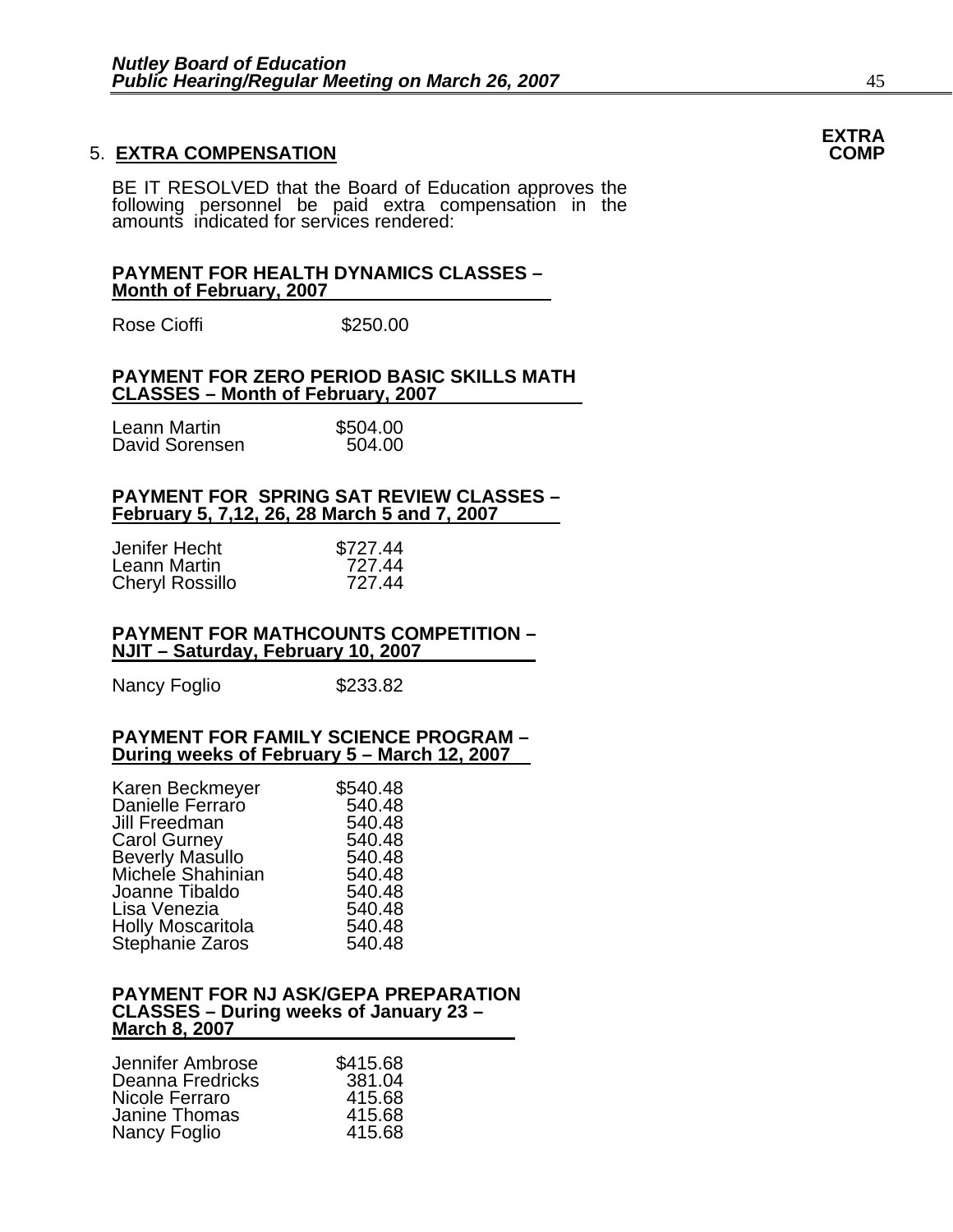| <b>Sarah Misner</b>  | 415.68 |
|----------------------|--------|
| Connie Inguanti      | 415.68 |
| Frank Sasso          | 415.68 |
| <b>Denise Cleary</b> | 415.68 |
| Maureen Lazur        | 103.92 |

#### **CENTRAL DETENTION COVERAGE – Month of February, 2007**

#### **High School**

| \$112.62 |
|----------|
| 93.85    |
| 37.54    |
| 168.93   |
| 18.77    |
| 75.08    |
| 93.85    |
| 56.31    |
|          |

#### **Franklin School**

| 56.31 |
|-------|
| 56.31 |
| 18.77 |
| 37.54 |
| 56.31 |
| 18.77 |
| 18.77 |
| 18.77 |
|       |

#### **SATURDAY MORNING SUSPENSIONS – Month of February, 2007**

#### **High School**

| Joseph Affinito                  | \$225.20 |
|----------------------------------|----------|
| Lori Ferrara                     | 235.35   |
| John Gulardo                     | 78.45    |
| Marcellino Marra NHS(FMS) 235.35 |          |
| Lisa Vallo                       | 78.45    |

#### **Franklin School**

| Joseph Cappello    | 78.45  |
|--------------------|--------|
| Melissa Echevarria | 156.90 |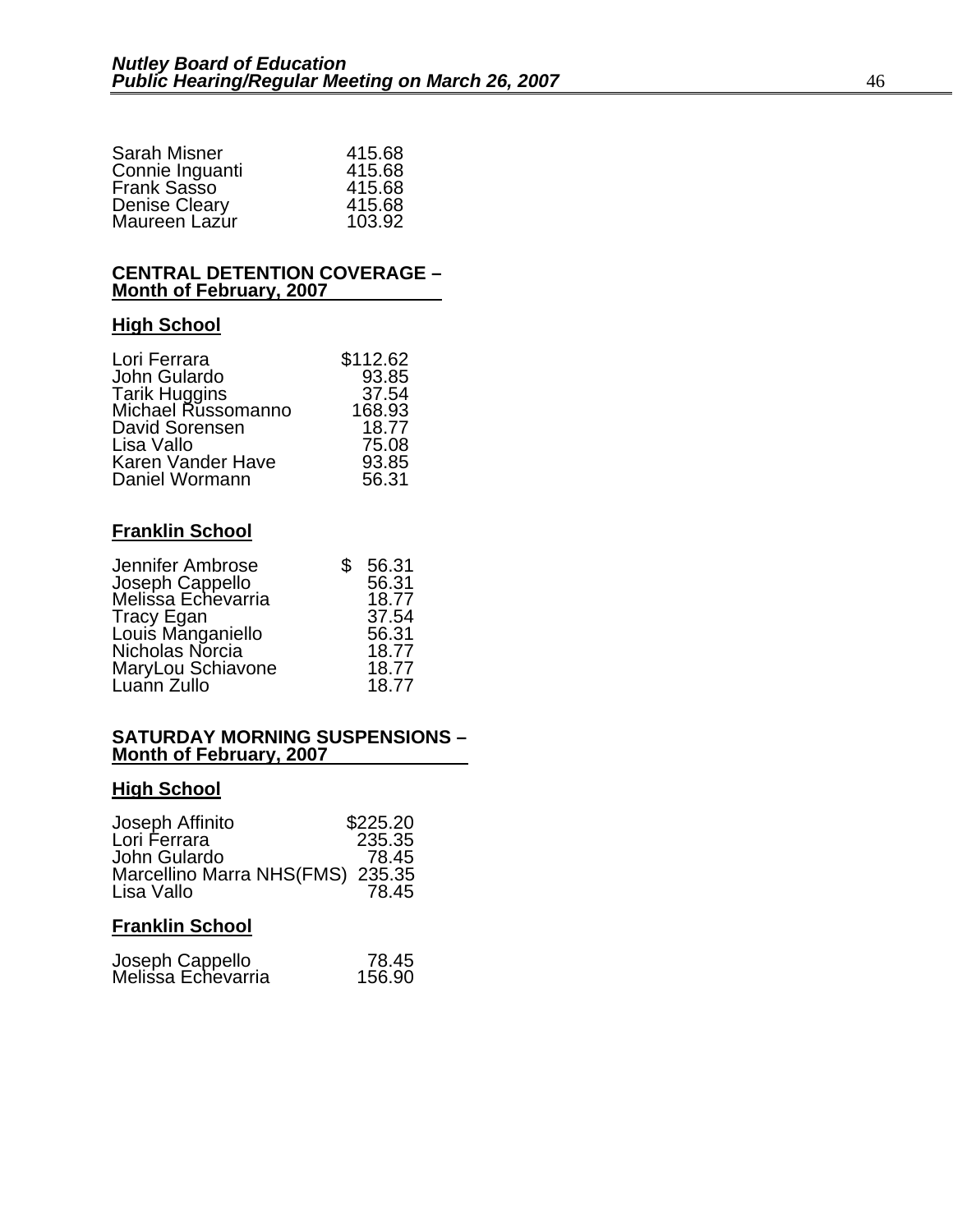#### 6. **LONGEVITY PAY**

BE IT RESOLVED that the Board of Education approves the following longevity payment:

Patricia Keating -\$2,900 (prorated) Eff.Oct.1, 2006 (20 yrs.)

#### 7. **APPROVAL OF SUBMISSION OF THE COMPREHENSIVE EQUITY PLAN FY 2007-2010**

BE IT RESOLVED that the Board of Education authorizes the submission of the Comprehensive Equity Plan for the years 2007 through 2010 to the Essex County Office of Education and the Office of Bilingual Education and Equity issues.

#### 8. APPROVAL OF CALENDARS - 2007/2008 **School Year**

Trustee Alamo moved, and Trustee Parisi seconded, the following resolution. Upon being put to a roll call vote the resolution was unanimously approved.

BE IT RESOLVED that the Board of Education approves the adoption of the following attached calendars for the 2007-08 school year:

School Calendar - Schedule C Calendar for Twelve-Month Employees -Schedule D

### **BOARD SECRETARY'S RESOLUTIONS** RESOLUTIONS

Trustee Reilly moved, Trustee Del Tufo seconded, a motion that the Board approves the Board Secretary's Resolutions numbers 1 through 20 as listed below.

Resolutions 1 through 20 were unanimously approved by roll call vote.

#### 1. **SECRETARY & TREASURER'S REPORT**

 BE IT RESOLVED that the Board of Education approves the acknowledgement and acceptance of the reports of the Board Secretary (Appendix A) and Treasurer of School Monies (Appendix B) for the period of February 28, 2007.

 **BOARD SECRETARY'S** 

#### **APPROVE SUBMISSION OF COMPREHENSIVE EQUITY PLAN FY 2007-2010**



**APPROVE** 

## **SECY. & TREAS. A**

**APPROVE LONGEVITY**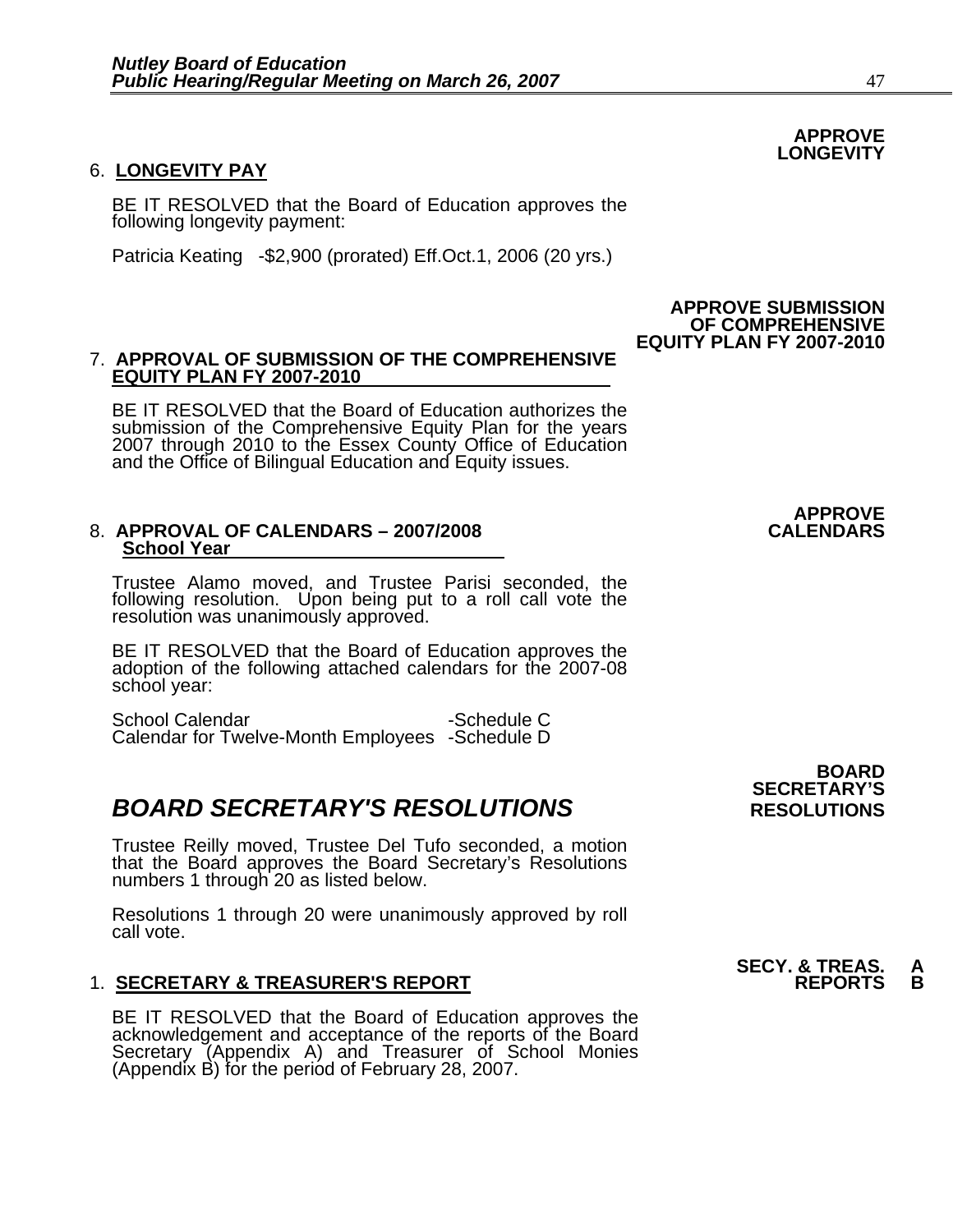#### 2. **CERTIFICATION OF MAJOR ACCOUNT FUND STATUS**

BE IT RESOLVED that pursuant to NJAC 6A:23-2.11(c) 4, the Nutley Board of Education certifies that as of February 28, 2007, after review of the Secretary's monthly financial report (Appropriations section) and upon consult appropriate district officials, to the best of its knowledge no<br>major account or fund has been over-expended in violation of<br>NJAC 6A:23-2.11(b) and that sufficient funds are available to meet the district's financial obligations for the remainder of the fiscal year. (Major funds are General Fund, Capital Outlay and Debt Service.)

#### 3. **BILLS AND MANDATORY PAYMENTS MANDATORY C**

BE IT RESOLVED that the Board of Education approves the payment of bills and mandatory payments dated March 27, 2007 in the total amount of \$5,304,814.96 (Appendix C).

### 4. **REQUESTS FOR USE OF SCHOOL BUILDINGS AND USE OF BUILDINGS D**

BE IT RESOLVED that the Board of Education approves the requests for the use of school buildings and grounds (Appendix D), that conform to the rules and regulations set by the Board of Education.

5. TRANSFER SCHEDULE<br>
BE IT RESOLVED that the Board of Education approves, in **SCHEDULE** compliance with NJAC 6A:23-2.11(c)3ii, and NJSA 18A:22-8-1,<br>the transfers in the 2006-07 budget dated February 28, 2007 in<br>the amount of \$289,816.83 as appended (Appendix E).

#### 6. **ESSEX COUNTY EDUCATIONAL SERVICES COMMISSION SVCS COMM - Chapter 192/193 and Approval of Contract for CHAP 192/193 & Homebound Instruction - 2007-08**

WHEREAS, Chapter 192, P.L. 1977 requires the provision of certain auxiliary services to children in nonpublic schools, and Chapter 193 requires the provision of certain services to handicapped children in nonpublic schools,

THEREFORE, BE IT RESOLVED that a contract be entered into with the Essex County Educational Services Commission to provide these services during the 2007-08 school year to students who attend non- public schools in Nutley, and

BE IT FURTHER RESOLVED that the price to be paid to the Essex County Educational Services Commission for these services shall not exceed the amount paid to the Nutley Board of Education by the state to implement this program, and **BILLS &** 

## **GROUNDS AND GROUNDS**

**ESSEX**<br>SVCS COMM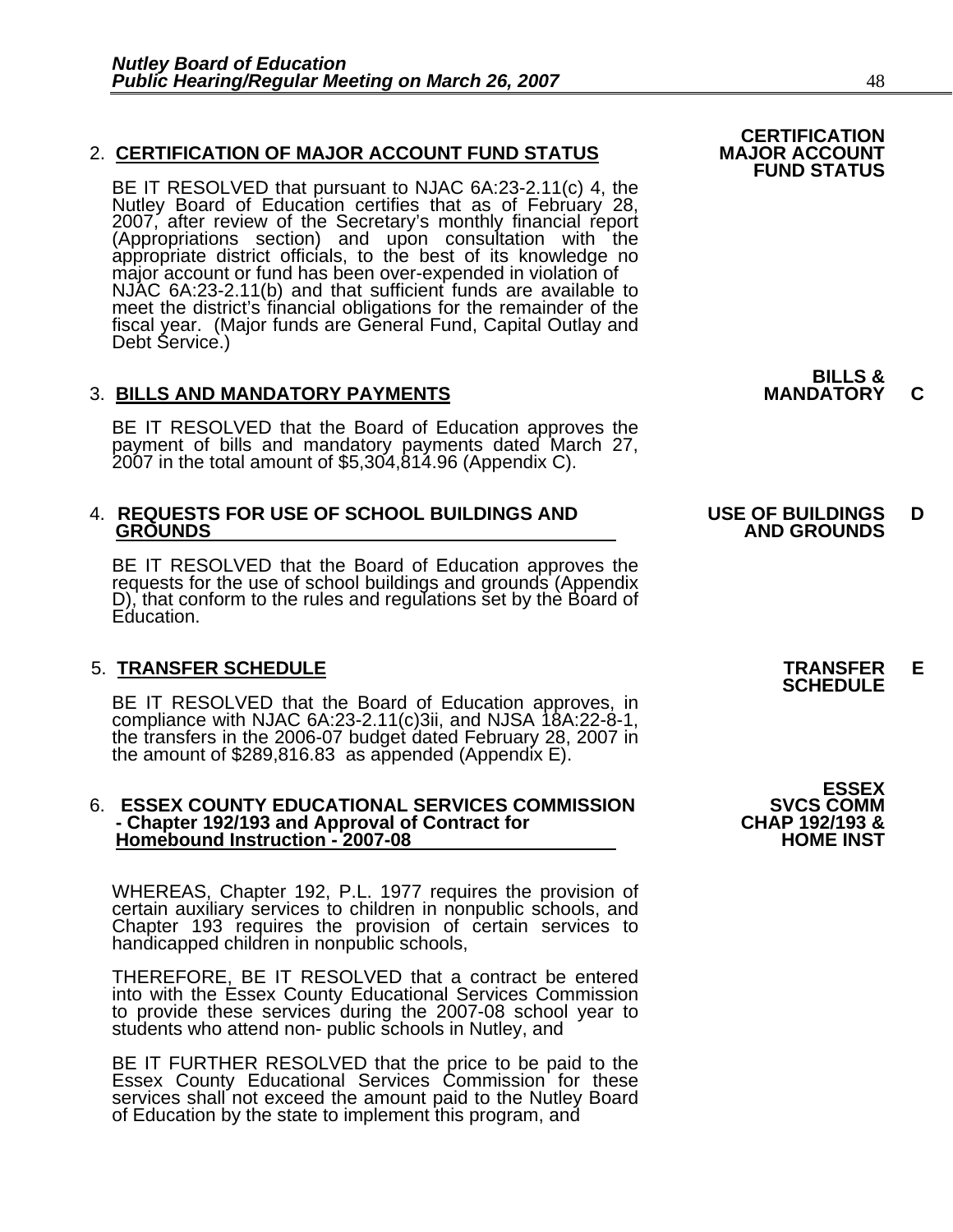BE IT FURTHER RESOLVED that the Nutley Board of<br>Education approves a contract with the Essex County Educational Services Commission to provide homebound instruction for public school students in hospital/rehabilitation<br>facilities outside of Nutley for the 2007-08 school year.

### 7. **AGREEMENT WITH ESSEX COUNTY EDUCATIONAL SVCS COMM SERVICES COMMISSION - Nonpublic School Technology TECH Initiative Program - 2007-08 School Year INITIATIVE PROG**

BE IT RESOLVED that the Nutley Board of Education approves<br>an Agreement with the Essex County Educational Services<br>Commission hereby the Commission will administer the Nonpublic School Technology Initiative Program for nonpublic<br>schools located within the Township of Nutley for the 2007-08<br>school year, and

BE IT FURTHER RESOLVED that the Nutley Board of Education pay 5% of the allocation for the Nonpublic School Technology Initiative Program to the Commission to cover the Commission's cost for administering said Program. **ESSEX SVCS COMM IDEA-B** 

#### 8. **ESSEX COUNTY EDUCATIONAL SERVICES COMMISSION IDEA-B Services 2007-08 School Year**

BE IT RESOLVED that the Board of Education approves the<br>contract with the Essex County Educational Services<br>Commission for IDEA-B Services for the 2007-08 school year. **ACCEPT** 

#### 9. **ACCEPTANCE OF DONATION**

BE IT RESOLVED that the Board of Education approves the acceptance of a donation of \$2,500.00 to be used for the baseball program from Lawrence F. Mohs of Janifast Inc.

#### 10. **ACCEPTANCE OF DONATION**

BE IT RESOLVED that the Board of Education approves the acceptance of a donation of \$22.80 from Sport A Cut. **ACCEPT** 

#### 11. **ACCEPTANCE OF DONATION**

BE IT RESOLVED that the Board of Education approves the acceptance of a donation of \$1,657.00 for a baseball net from the Third Half Club of Nutley.

**ESSEX**<br>SVCS COMM

**DONATION** 

**ACCEPT DONATION** 

**DONATION**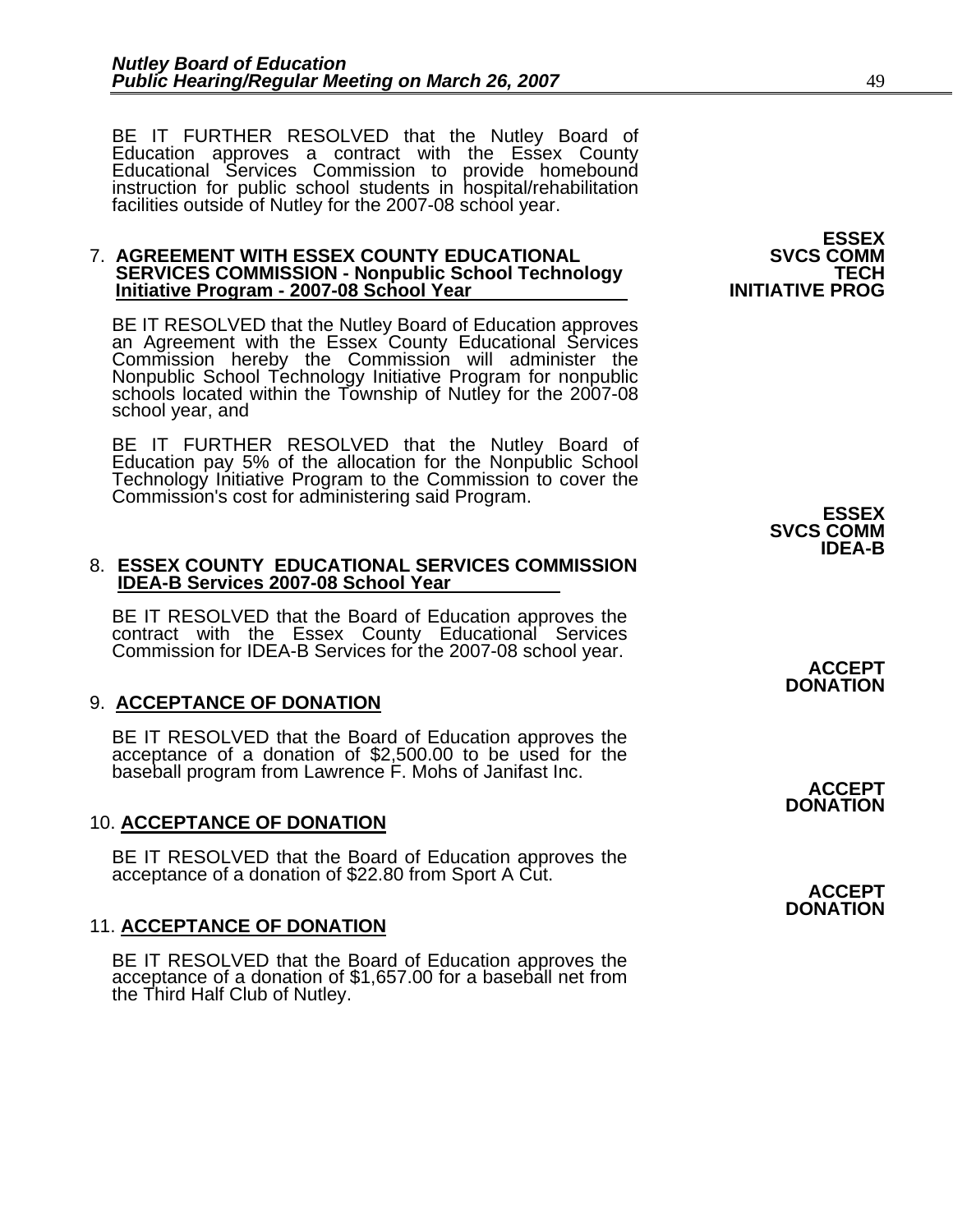#### 12. **ADOPTION OF POLICY (Second Reading)**

BE IT RESOLVED that the Board of Education adopts the following policies (second reading) on file in the Business Office:

| <b>Policy #2412</b> | <b>Homebound Instruction</b>                                                       | (Appendix F) |
|---------------------|------------------------------------------------------------------------------------|--------------|
| <b>Policy #2417</b> | <b>Pupil Intervention and<br/>Referral Services</b>                                | (Appendix G) |
| <b>Policy #2481</b> | Home or Out-of-School<br><b>Instruction for General</b><br><b>Education Pupils</b> | (Appendix H) |
| <b>Policy #7441</b> | Electronic Surveillance in<br>School Buildings and<br>School Grounds               | (Appendix I) |

**APPROVE DISABILITIES GRANT** 

### 13. **APPROVE APPLICATION OF A GRANT – Governor's Initiative: Expanding and Enhancing in District Program Options for Students with Disabilities**

BE IT RESOLVED that the Board of Education approves the application to apply for the Governor's Initiative: Expanding and Enhancing In District Program Options for Students with Disabilities.

#### 14. **APPROVAL OF PAYMENT**

BE IT RESOLVED that the Board of Education approves the payment of \$433.32 to Frank Fochesato for opting out of his insurance coverage.

> **APPROVE PARTIAL PAY TRU-VAL ELECTRIC CORP.**

> > **APPROVE PARTIAL PAY**

## 15. **APPROVAL OF PARTIAL PAYMENT TO TRU-VAL ELECTRIC CORP.**

BE IT RESOLVED that the Board of Education approves partial payment in the amount of \$25,489.80 to Tru-Val Electric Corp.<br>for the Franklin Middle School Additions and Alterations Project<br>as per the recommendation of the Board's architect and construction manager.

**CHANREE CONSTRUCTION CO.** 

#### 16. **APPROVAL OF PARTIAL PAYMENT TO CHANREE CONSTRUCTION CO.**

BE IT RESOLVED that the Board of Education approves partial payment in the amount of \$637,247.32 to Chanree Construction Co. for the Franklin Middle School Additions and

**APPROVE PAYMENT**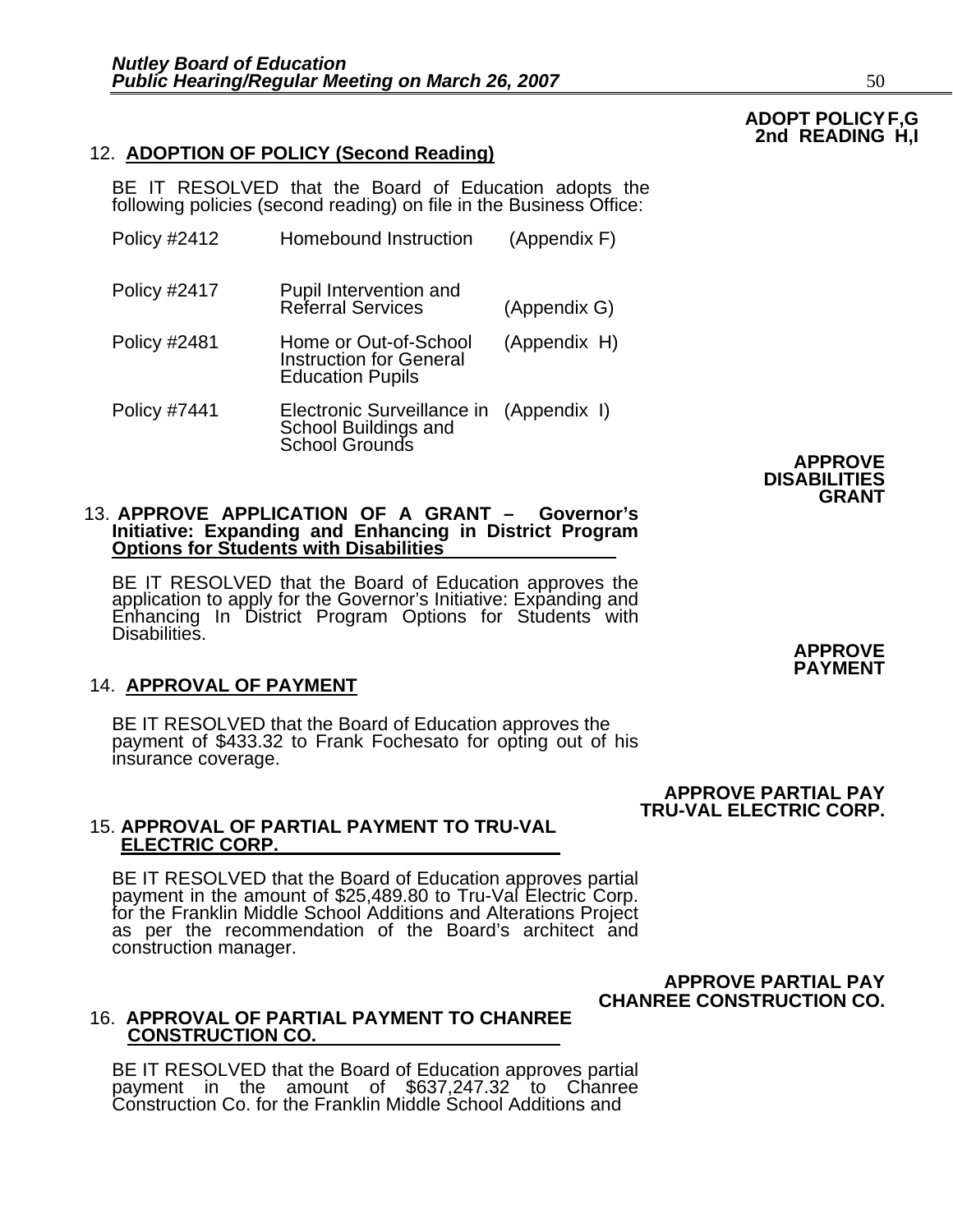Alterations Project as per the recommendation of the Board's architect and construction manager.

#### 17. **APPROVAL TO ADVERTISE FOR BIDS, SOLICIT TO ADVERTISE QUOTATIONS OR PURCHASE BY STATE CONTRACT FOR BIDS**

BE IT RESOLVED that the Board of Education approves the authorization of the Business Administrator/Board Secretary to advertise for bids, solicit quotations, purchase by State Contract or recommend for contract renewal the following items/services:

Air Conditioners<br>Alarm System Service/Installation Industrial Arts Supplies & Alarm System Service/Installation Industrial Arts<br>Athletic Supplies and Equipment Equipment Athletic Supplies and Equipment<br>
Audio Visual Supplies and Equip. Internet Service Provider<br>
Auditorium Seating danitorial Supplies Auditorium Seating Janitorial Supplies Boiler Repair Locker Refinishing Boiler Water Treatment Milk and Dairy Products Bread and Rolls Musical Instruments & Supplies Building Materials Office Furniture & Equipment Calculators Office Paper Carpeting Paint Chalkboards/Bulletin Boards Periodical Subscriptions<br>
Commercial Printing Photocopiers<br>
Computers and Accessories Pupil Transportation Vehicles<br>
Computer Hardware Maintenance Replacement Doors & Hardware Computer Hardware Maintenance Replacement Doors & H<br>
Computer Networking Roofing Work<br>
Custodial Uniforms School Furniture<br>
Electrical Supplies School Health Supplies Electrical Work<br>
Floor Repair & Floor Tile Installation<br>
Grounds Supplies & Equipment<br>
Grounds Supplies & Equipment<br>
Gym & Classroom Floor Restoration<br>
Solid Waste Disposal<br>
Hand & Power Tools<br>
Stage Drapery Heating Plant Modifications Ventilating Equipment

 **TRANSPORTATION AGREEMENT** 

#### 18. **TRANSPORTATION SERVICES AGREEMENT**

BE IT RESOLVED that the Nutley Board of Education approves<br>the Secretary to be authorized to enter into transportation<br>agreements with the Hopatcong Borough Board of Education<br>(Sussex County Regional Cooperative) for trans between the Hopatcong Borough Board of Education and any joining districts.

BE IT FURTHER RESOLVED that any agreements be presented for ratification at the next succeeding meeting of the Board of Education.

# **APPROVE**<br>TO ADVERTISE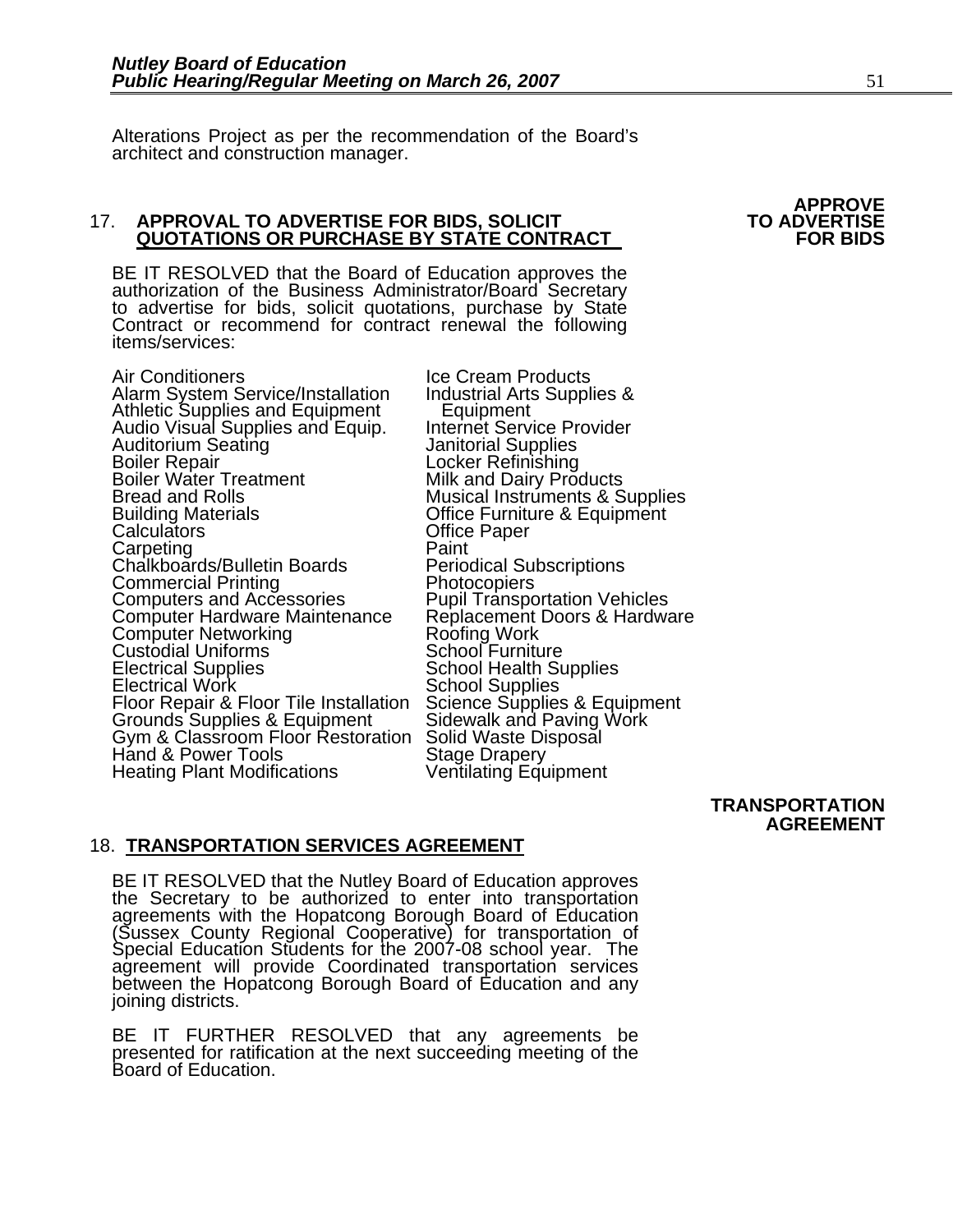#### **APPROVE INTERLOCAL SERVICES AGREEMENT**

#### 19. **APPROVAL OF INTERLOCAL SERVICES AGREEMENT**

WHEREAS, the Township of Nutley and the Board of Education<br>have collaborated together in an effort to develop projects that<br>will improve access and maintenance that access school facilities; and

WHEREAS, the Township and the Board of Education recognize the value of interlocal cooperation as a way of<br>reducing duplication and overlap of services and as a means of efficient and economical utilization of resources; and

WHEREAS, the Township would like to assist the Board of Education, if practicable and possible, in its efforts to obtain property for a parking upgrade at the Community Center<br>located at the Franklin Middle School;

NOW, THEREFORE, BE IT RESOLVED that the Board of Commissioners will enter into an Interlocal Services Agreement with the Board of Education to enumerate the duties, roll and responsibilities of the parties in an effort to obtain property for a parking upgrade at the Community Center located in the Franklin Middle School.

> **APPLICATION TO LOCAL FINANCE BOARD**

#### 20. **RESOLUTION OF THE BOARD OF EDUCATION OF THE TOWNSHIP OF NUTLEY IN THE COUNTY OF ESSEX MAKING APPLICATION TO THE LOCAL FINANCE BOARD PURSUANT TO N.J.S.A. 18A:24-7** *ET SEQ***.**

WHEREAS, The Board of Education of the Township of Nutley<br>in the County of Essex, New Jersey (the "Board of Education")<br>desires to make application to the Local Finance Board pursuant to N.J.S.A. 18A:24-7 *et seq*. for its approval of a maturity schedule pursuant to N.J.S.A. 18A:24-8 in order to provide a more level tax impact for the taxpayers of the district;<br>and

WHEREAS, the Board of Education believes that:

- (a) it is in the public interest to accomplish such purpose; and
- (b) the purpose or improvements are for the health, the welfare, the convenience or the betterment of the inhabitants of the school district; and
- (c) the amounts to be expended for such purpose or improvements are not unreasonable or exorbitant; and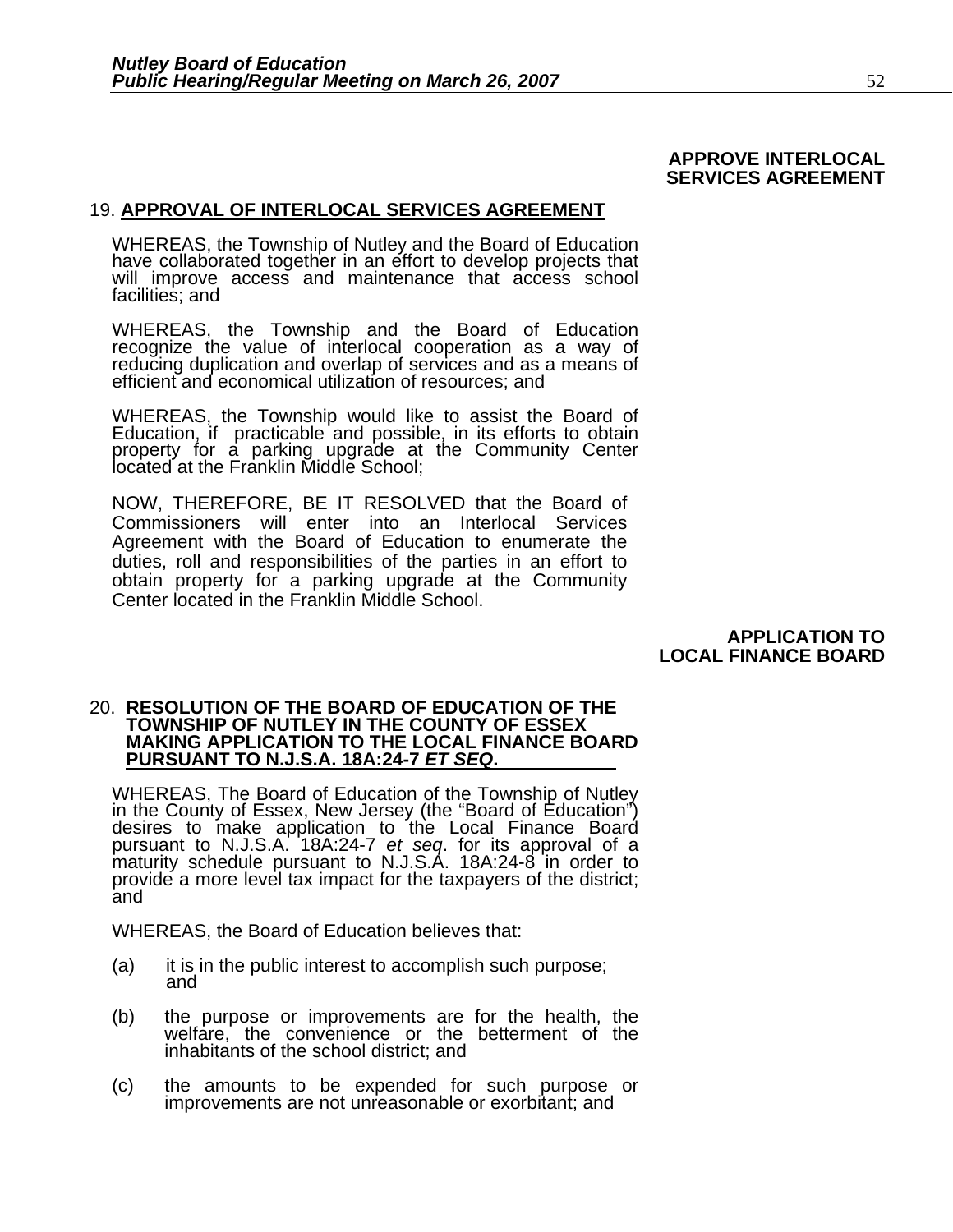(d) the proposal is an efficient and feasible means of providing services for the needs of the inhabitants of the school district and will not create an undue financial burden to be placed upon the school district;

NOW THEREFORE, BE IT RESOLVED BY THE BOARD OF EDUCATION OF THE TOWNSHIP OF NUTLEY IN THE COUNTY OF ESSEX, NEW JERSEY as follows:

Section 1. The application to the Local Finance Board is hereby approved, and the Board of Education's Bond Counsel, Financial Advisor, and Auditor, along with other representatives of the Board of Education, are hereby authorized to prepare such application and to represent the Board of Education in matters pertaining thereto.

Section 2. The Secretary of the Board of Education is hereby directed to prepare and file a copy of the proposed resolution with the Local Finance Board as part of such application.

Section 3. The Local Finance Board is hereby respectfully requested to consider such application and to record its approval as provided by the applicable New Jersey Statute.

#### **HEARING OF CITIZENS CITIZENS**

Resident Terry Quirk representative for the Nutley Parent Advocacy Network (NPAN) commented on her support of the budget, absentee ballots and the CAT Program. She also commented on expanding the defribulator program, band uniforms, Board Member attendance and provided a handout on information of the sale of the company who owns The Channel One contract.

High School Principal Greg Catrambone reported on the status of the Channel One Contract and installation.

Resident Greg Palma commented on the name change of the Franklin Middle School to the John Walker Middle School.

 Hearing no further comments, President Olivo closed this portion of the meeting.

## **HEARING OF**